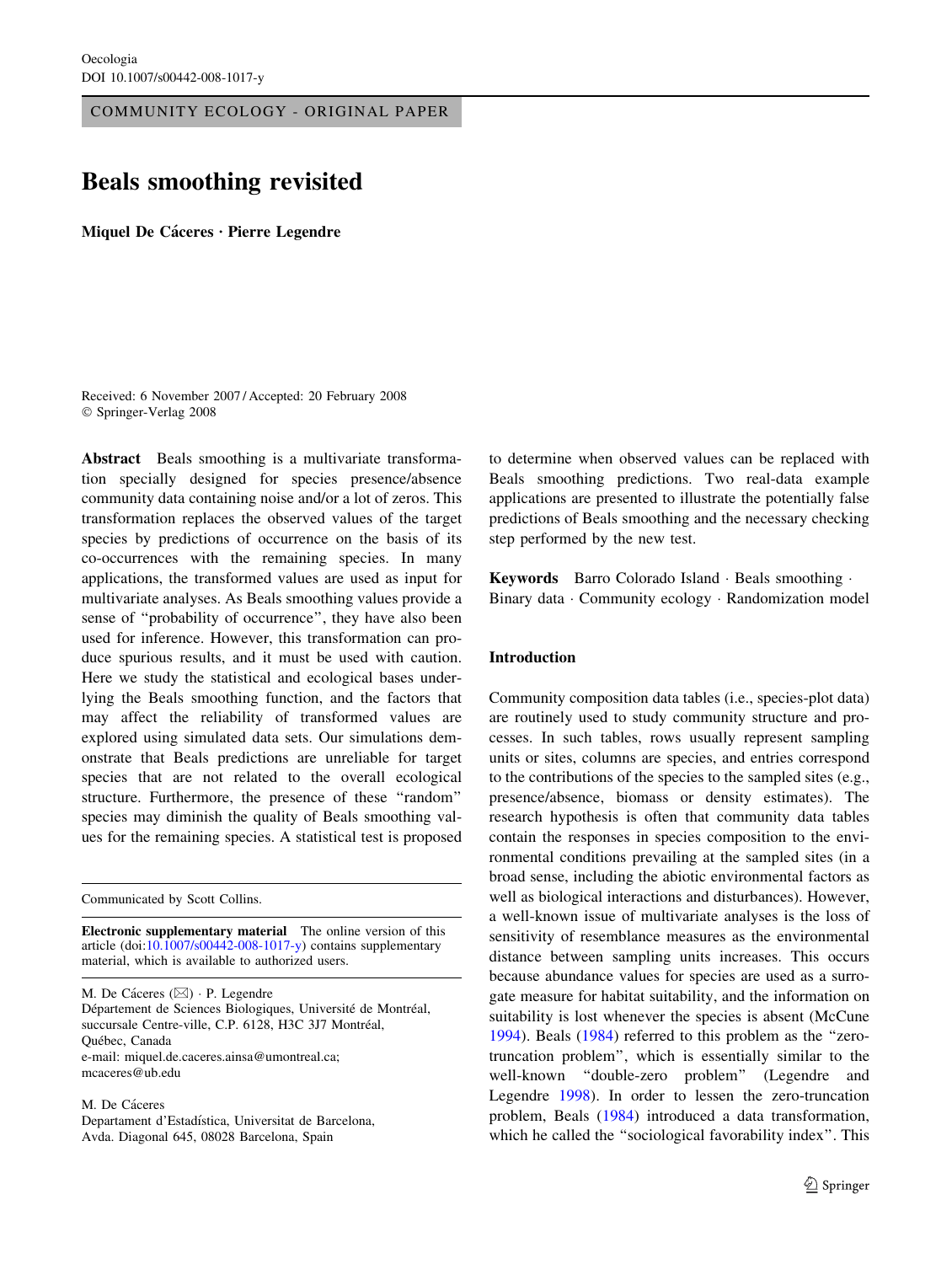index assesses the ''probability of occurrence'' of a target species at a given site on the basis of its joint occurrences with the remaining species in the data table. A similar approach can be traced back to the works of Swan ([1970\)](#page-12-0) and Brisse et al. [\(1980](#page-11-0)). Ten years later, McCune ([1994\)](#page-12-0) studied this transformation and proposed a new name for it, Beals smoothing. Apart from avoiding the problem of many plots not actually sharing any species, McCune [\(1994](#page-12-0)) found Beals smoothing to be ''particularly effective'' on noisy data. Niche theory tells us that species are found at locations where they encounter appropriate living conditions (Hutchinson [1957\)](#page-12-0). This does not mean, however, that species will always be found whenever suitable environmental conditions occur. For example, there may be historical or physical factors limiting the access of a species to an ecologically suitable habitat. Sampling errors, such as species misidentification or insufficient sampling effort, may also plague the data table. Clearly, one of the most important benefits of the Beals transformation is that it fills these niche ''gaps'' with species occurrence predictions, thus smoothing out the ''ecological noise''. When this ''noise'' is removed by the transformation, the multivariate structure of the data table is greatly simplified, leading to a substantial increase in the proportion of variance represented in non-canonical ordination plots (McCune [1994](#page-12-0); Schnittler et al. [2006](#page-12-0)).

The popularity of this transformation in community ecology increased after its inclusion in statistical packages (McCune and Mefford [1999;](#page-12-0) Oksanen et al. [2008](#page-12-0)). In recent years, Beals smoothing has been used as a transformation for binary data prior to multivariate community analyses mostly non-canonical methods, such as Bray–Curtis ordination (Ellyson and Sillett [2003](#page-11-0)), CA/DCA (Joy and Death [2000;](#page-12-0) Holz and Gradstein [2005](#page-12-0)), and nonmetric multidimensional scaling (NMDS; Kimball et al. [2004;](#page-12-0) Lee [2004](#page-12-0); Marra and Edmonds [2005](#page-12-0); North et al. [2005](#page-12-0); Whitehouse and Bayley [2005](#page-12-0); Beauchamp et al. [2006;](#page-11-0) Schnittler et al. [2006\)](#page-12-0), and also clustering (Whitehouse and Bayley [2005](#page-12-0)). The communities under study are varied in the type of organisms, comprising vascular plants (Kimball et al. [2004,](#page-12-0) Lee [2004;](#page-12-0) North et al. [2005\)](#page-12-0), lichens and bryophytes (Ellyson and Sillett [2003;](#page-11-0) Holz and Gradstein [2005](#page-12-0); Whitehouse and Bayley [2005](#page-12-0)), arthropods (Marra and Edmonds [2005](#page-12-0)), fishes (Joy and Death [2000](#page-12-0)), and fungi (Beauchamp et al. [2006](#page-11-0); Schnittler et al. [2006\)](#page-12-0). Beals smoothing values have also been used for inference purposes because they provide a sort of ''probabilities of occurrence'' (Ewald [2002;](#page-11-0) Münzbergová and Herben [2004\)](#page-12-0).

Despite its merits, it is important to state that replacing observed species values by Beals smoothed values in multivariate analyses must be done with caution for at least three reasons. First, it may produce erroneous or spurious results. Beals smoothing can produce consistent trends even from series of random numbers (McCune [1994](#page-12-0); McCune and Grace [2002](#page-12-0)). Second, a species may have a higher probability of occurrence in a site where it does not occur than in sites where it occurs (Oksanen et al. [2008](#page-12-0)). Third, as this transformation highlights the ''estimated'' ecological niche for the target species, it can distort or mask spatial or temporal changes in community structure (Brodeur et al. [2005\)](#page-11-0). Hence, the appropriateness of applying the Beals smoothing transformation also depends on the ecological question of interest. These may be the main reasons why this transformation is not widely used among ecologists. Clearly, it needs to be further studied before its use is promoted and extended.

A first purpose of this paper is to analyze the reliability of Beals smoothing in several situations comprising different data table sizes or incorporating noise in the data. Surprisingly, in many of the applications cited above, the presence of many zeros in the data table at hand was taken as a sufficient argument for using the transformation. In our opinion, one should instead check whether Beals smoothing predictions are expected to be reliable enough to replace the observed values or to make inferences. This would reduce the chances of obtaining spurious results. Therefore, the second purpose of this paper is to develop a statistical test to confirm or reject the Beals smoothing prediction for each target species. The structure of the paper is the following. First, the Beals smoothing function is presented, and the ecological bases underlying the transformation are stated. The next section proposes a statistical test whose null hypothesis non-rejection implies rejecting the Beals smoothing predictions for a given target species. This is done by measuring the amount of agreement between the predicted and observed values of the target species and by assessing whether a similar match could appear by chance. After that, the reliability of the Beals smoothing function and the statistical power of the proposed test are studied by extensive simulations. In the application section, we explore the potentially spurious effects of the Beals transformation on two forest data sets with contrasting ecological characteristics.

#### The Beals smoothing method

#### The Beals smoothing function

Let **X** be a community data table with  $r$  rows (i.e., sampling units) and  $p$  columns (i.e., species) containing the abundance values of a species. The Beals smoothing function considers only the species incidence information of X, referred to as  $X^0$ . Each  $X^0$  cell element,  $x_{ik}^0$ , contains either one or zero, indicating the corresponding presence or absence of species  $k$  in sampling unit  $i$ . The first step of the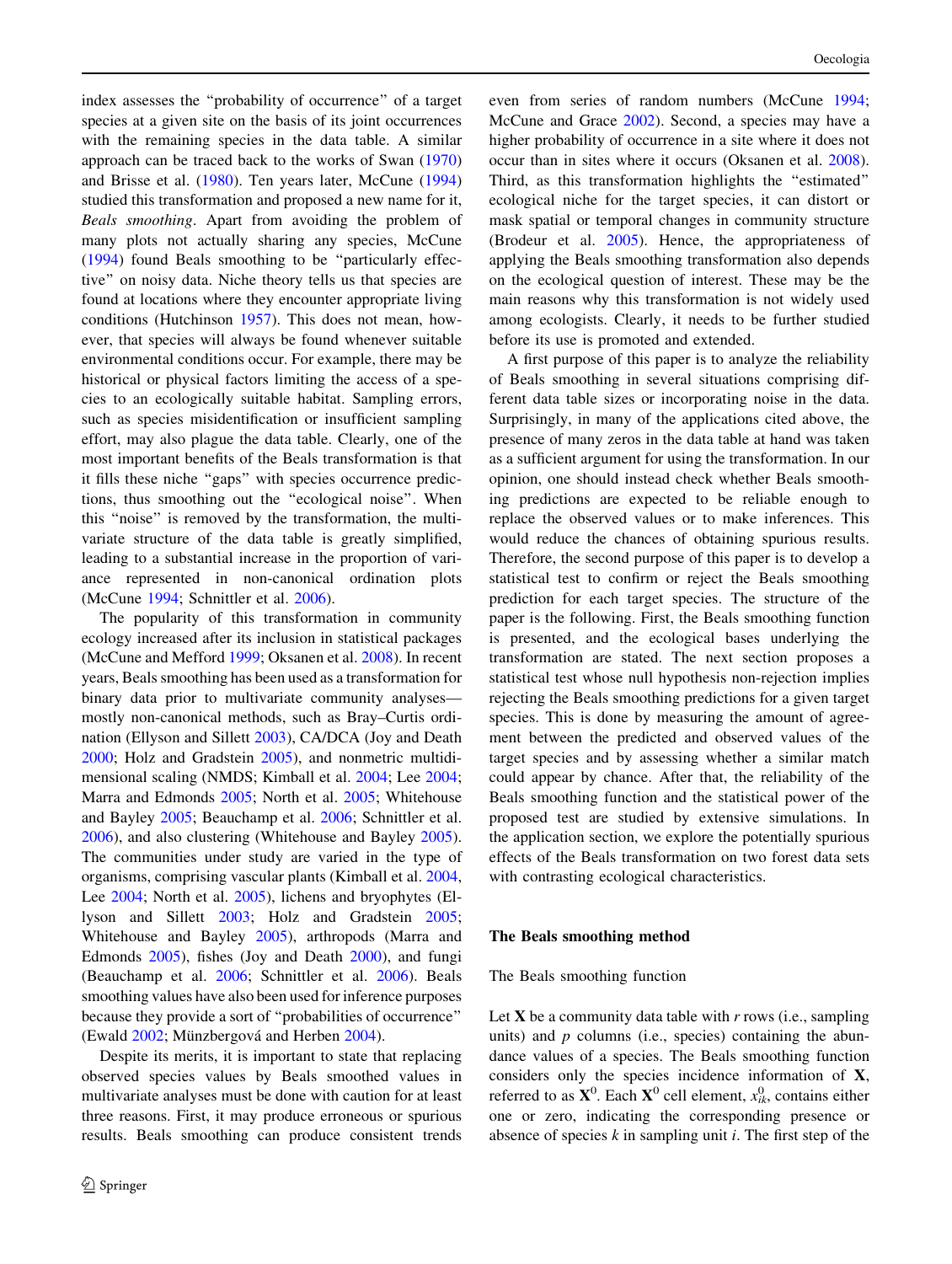<span id="page-2-0"></span>Beals smoothing transformation consists in obtaining a symmetric matrix, M, whose values are the number of joint occurrences for every pair of species (i.e.,  $\mathbf{M} = \mathbf{X}^{0t} \mathbf{X}^{0}$ ). The vector of its diagonal elements,  $n = Diag(M)$ , contains the number of occurrences of each species. After that, one can compute the Beals smoothing value (Beals [1984](#page-11-0); McCune [1994](#page-12-0)),  $b_{ii}$ , which is the "probability" that a given target species  $j$  occurs in sampling unit  $i$ :

$$
b_{ij} = (1/s_i) \sum_{k=1}^{p} \frac{m_{jk} x_{ik}^0}{n_k},
$$
\n(1)

where  $s_i$  is the number of species in unit i,  $m_{jk}$  is the number of joint occurrences of species j and  $k$ , and  $n_k$  is the number of occurrences of species k. Despite its formal simplicity, some important issues about this transformation need to be remarked on in order to understand it properly:

- 1. The term  $m_{jk}/n_k$  is actually an estimate of the probability of occurrence of species  $j$  conditional to the known occurrence of species  $k$ . We will denote this estimate as  $\hat{p}_{i/k}$ . Under this interpretation,  $b_{ij}$  is an average of estimated conditional probabilities.
- 2. Highly frequent species tend to show high  $\hat{p}_{i/k}$  values because many species often co-occur with highly frequent species. Conversely, those species with which a low-frequency (i.e., rare) target species jointly occurs are likely to occur in many other units where the target species is absent. Hence  $\hat{p}_{i/k}$  is usually low for a rare target species. As shown in Electronic Supplementary Material (ESM)S1, if the occurrence of the target species  $j$  is independent of the occurrence of the remaining species, then the expected value of  $b_{ij}$  is simply the overall frequency of the target species.
- 3. In the original formulation (Beals [1984](#page-11-0); McCune [1994](#page-12-0)), the target species was included in the summation. This causes a bias towards higher Beals values in sites where the target species is already present, which is not a nuisance when the objective is the replacement of the abundance values of the observed species, but it is a handicap when inference has to be done (Münz-bergová and Herben [2004\)](#page-12-0). To remove this bias, the target species must be excluded from the summation in Eq. (1).
- 4. The table of species joint occurrences may be obtained from a different source than  $X^0$ , for instance, by means of a species-plot database or a bootstrapped sample of  $X^0$  rows (Münzbergová and Herben [2004](#page-12-0))—provided the species indices match, nothing prevents M, and therefore the  $\hat{p}_{j/k}$  values, to be computed from a different reference table  $Y^0$  ( $r' \times p$ ).

In our opinion, the Beals smoothing function should be formally redefined to better reflect the above

considerations. As stated in Beals [\(1984](#page-11-0)), this function provides an assessment of the ''sociological favorability'' of a species in a target sampling unit  $i$ . The parameters of the function are a vector of estimated conditional probabilities,  $\hat{\mathbf{p}}_{i/2}$ , and the vector of species incidence values in the target sampling unit,  $\mathbf{x}_i^0$ :

$$
b_{ij} = b_j(\hat{\mathbf{p}}_{j/}, \mathbf{x}_i^0) = \frac{\sum_{k=1, k \neq j}^p \hat{p}_{j/k} x_{ik}^0}{\sum_{k=1, k \neq j}^p x_{ik}^0},
$$
(2)

where  $\hat{\mathbf{p}}_{j} = Diag(\mathbf{Y}^{0t}\mathbf{Y}^{0})^{-1}\mathbf{Y}^{0t}\mathbf{y}_{j}^{0}$  is computed from a possibly distinct reference table  ${\bf Y}^0$  ( $r' \times p$ ). It is clear that, in order to compare Beals values corresponding to different sampling units, the vector of conditional probabilities  $\hat{\mathbf{p}}_{i\ell}$ must always be the same. Note that when the species of interest is the only species observed in a sampling unit, Eq. (1) yields 1, while Eq. (2) yields 0. The former thus retains the observed value as the prediction, whereas the latter emphasizes the fact that there is a lack of cooccurrence information to make any prediction. Routinely, applications of the smoothing function may preferably be done with Eq.  $(1)$  because Eq.  $(2)$  is more prone to the problem pointed out in Oksanen et al. ([2008\)](#page-12-0).

Extending the Beals smoothing function to the case of abundance data is possible. We studied two possible generalizations of the Beals smoothing function which take into account abundance values of species in either the reference table Y or the target unit vector  $x_i$ , respectively. Since these are not considered in the following sections, they have been included in ESM S2 for the benefit of interested readers.

Ecological basis underlying the application of Beals smoothing

It is important to consider the ecological model underlying Beals smoothing before applying it to data at hand. This model essentially assumes that the pattern of occurrence of the target species can be predicted from its joint occurrences with the remaining species. If this is true, there should be an overall concordance between the observed and smoothed values of a target species, allowing an ecologist to replace the former by the latter. We believe this assumption can be verified in at least two different ecological situations:

1. Environmental control. If the observed occurrences of the non-target species follow their corresponding ecological niches, then the combination of a set of species from a sampling unit provides an integrated estimate of the prevailing environmental conditions across the sampled habitat. If the observed pattern of the target species is also environmentally controlled,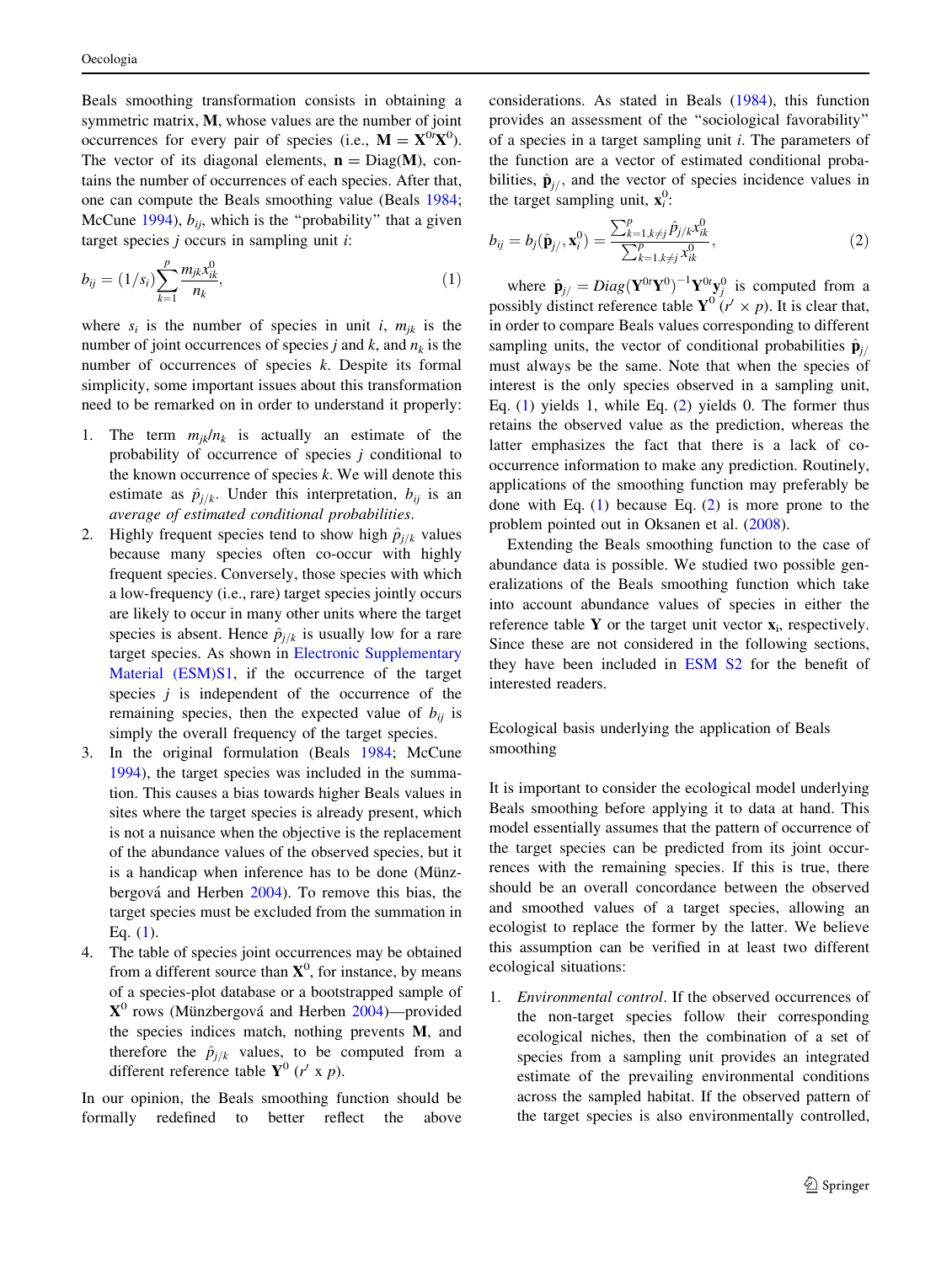the combination of the species occurrences from a habitat with the data on species co-occurrences, carried out in Eq. ([2\)](#page-2-0), will provide a valid estimate of habitat suitability for the target species (Münzbergová and Herben [2004](#page-12-0)).

2. Species associations. Since the environmental conditions are not explicitly treated in Beals smoothing, there can be situations where there is high predictability of the target species from co-occurrences even though the species may not be environmentally controlled (i.e., if there are groups of correlated species). Perhaps this situation justifies the original name of the function: the ''sociological favorability index'' (Beals [1984](#page-11-0)).

In the first ecological situation (1), the observed values of a target species can be replaced by Beals predictions only if the observed pattern is mainly controlled by environmental factors and there is a sufficient proportion of the non-target species that is also environmentally controlled. Both hypotheses could be checked by means of multiple regression or canonical analysis using environmental variables as explanatory variables. In contrast, in the second situation (2), the replacement would not be valid for those target species that are not significantly associated (either positively or negatively) with any other species. Again, there are statistical methods to check this hypothesis (e.g., Legendre [2005](#page-12-0)). Nevertheless, in both ecological situations it is assumed that some kind of ''ecological structure'' exists (purely sociological and/or environmentally driven). The Beals smoothing approach for a target species is valid only if the species is related to that structure. We will hereafter use the words ''ecological structure'' to generally refer to any of these two ecological situations. Note that the presence of species not related to the structure (that is, species that are neither environmentally controlled in the same way as the others nor significantly associated), as well as other sources of "noise" in the reference table, can affect the reliability of Beals predictions. There may be cases where such structure is very weak, or even non-existent.

### Selecting suitable species for Beals smoothing

One of our concerns here is to find a way to statistically test whether the observed values of the target species can be replaced by the Beals smoothing predictions. This turns out to be the same as testing the following ecological question: whether the target species is related to the ecological structure or not. Under the null hypothesis that negates this relationship, the joint occurrences with the non-target species will be at random, and the expected value of the Beals function will be the overall frequency of the target species; this statement is valid only when using Eq. [\(2](#page-2-0)). In this situation, the distribution of Beals smoothing values for sites where the species has been observed will be similar to the distribution for sites where it is absent, and both distributions will have the same mean. On the contrary, if the target species is related to, at least, some of the remaining species, then the Beals smoothing values in sites where these species occur will tend to be higher than the values in sites where they are absent. As a result, the two distributions of Beals values will become distinguishable. On the basis of this argument we propose the Beals test:

- $H_0$ : The target species occurs randomly with respect to all the non-target species. The distribution of Beals values for sites where the target species occurs and that for sites where it is absent are undistinguishable.
- $H_1$ : The target species is related to the ecological structure produced by, at least, some of the non-target species. The two distributions can be distinguished.

The degree of distinction between the two distributions can be measured with several statistics accounting for the variance in the distributions (e.g., Mann–Whitney's  $U$  or a  $t$ statistic). However, as one or both distributions may contain few values, their variance may not be estimated properly, and a simpler statistic comparing central positions may be more powerful. After some preliminary investigations, we decided to use the difference between medians,  $S = Med(A) - Med(B)$ , where A is the set of Beals values in sites where the target species occurs, and B is the set of values in sites where it is absent. The statistic S observed for a given target species  $(S_{obs})$  has to be compared with a reference distribution, which can be generated using randomization methods. In order to devise a proper randomization test, we have to take into account the fact that at least some of the non-target species may constitute an ecological structure, which should not be altered. Following the null hypothesis, a suitable randomization consists in permuting the column values of the target species while keeping the other columns of the table intact. This implements a null model for the joint occurrence, or association, of the target species and the remaining species (Gotelli [2000](#page-11-0); Legendre [2005\)](#page-12-0). An unrestricted permutation model may, however, generate situations that are ecologically unreliable if the betadiversity of the data is very high, which increases the likelihood that the occurrences of the species will be placed in sampling units of very different ecological nature. Therefore, some kind of environmental constraint in the null model seems advisable (e.g., Peres-Neto et al. [2001](#page-12-0)). We decided to restrict permutations to among the sampling units corresponding to non-zero Beals smoothing values; this is equivalent to restricting the permutations to the sites occupied by any of the species co-occurring with the target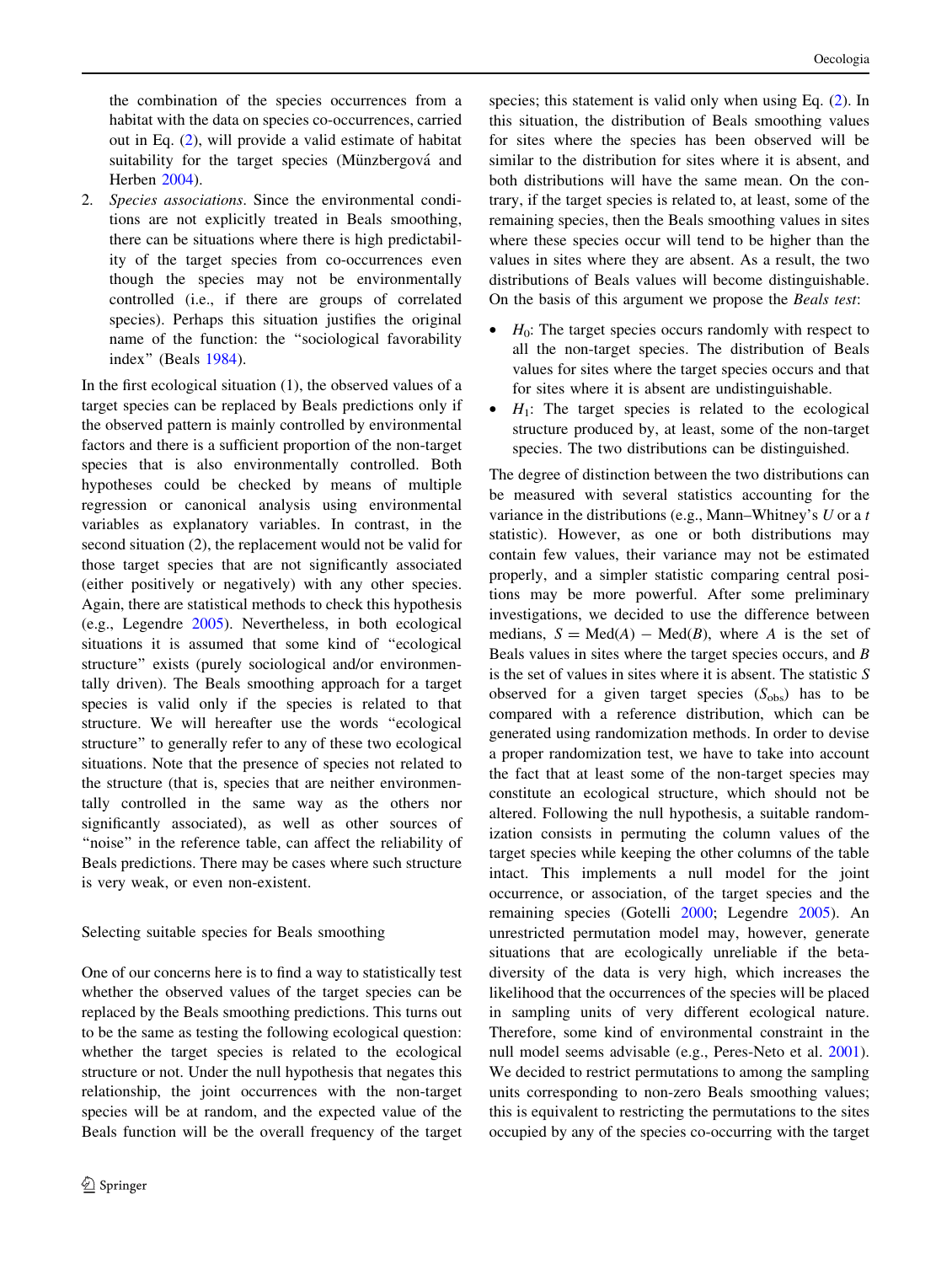<span id="page-4-0"></span>species (but see the [Application](#page-8-0) section for another type of restriction). Following each randomization step, the test statistic is re-computed and stored in  $S_{\text{rnd}}$ . After all permutations are carried out, the observed test statistic  $S<sub>obs</sub>$  is compared to the distribution of random values generated under the null hypothesis, and the probability of the data under  $H_0$  is calculated as  $p = (1 + \text{no. } S_{\text{rnd}})$  values equal to or larger than  $S_{obs}$ /(no randomizations + 1). The "1" in the numerator adds the observed value to the distribution, as recommended by Hope [\(1968](#page-12-0)). If one is interested in preserving an experiment-wise type I error rate, the p values may be adjusted for multiple testing (Sidak [1967](#page-12-0); Holm's [1979\)](#page-12-0).

#### Simulation methods

The objectives of the present simulation study were twofold. First, we were concerned with assessing the reliability of Beals smoothing predictions for various numbers of sampling units or species in the reference table and in the presence of noise in the data. A second aim was to evaluate the type I error rate of the proposed statistical test, and its power, under the same experimental conditions.

#### Simulated data

Simulated community data tables were created using the program JCOMPAS, which is an adaptation of Minchin's [\(1987](#page-12-0)) COMPAS that forms part of the program GINKGO (Bouxin [2005;](#page-11-0) De Caceres et al. [2007](#page-11-0)). In the COMPAS model, multivariate species abundances are simulated in an ecological space using unimodal beta functions (Austin [1976\)](#page-11-0). Since the Beals smoothing transform is computed without reference to a classification and presupposed gradients (Ewald [2002](#page-11-0)), we considered the nature of the modeled ecological structure to be of secondary importance. For simplicity, our simulated ecological space consisted of a single ecological gradient in the interval [0– 100]. Modal coordinates were chosen uniformly along and beyond the gradient (from  $-150$  to 150 units to avoid border effects), and modal abundances were constantly 100 for all species. The parameters related to the form of the species distributions were sampled from a uniform distribution in the interval [0.3–0.5]. The species responses were initially generated with neither systematic trend nor qualitative or quantitative noise (Minchin [1987](#page-12-0)). Therefore, abundance values of species were directly related to habitat suitability, as specified in the model.

We generated two initial data sets, each containing 1000 independent species and 1000 sampling units uniformly distributed along the simulated ecological gradient (step 1, Fig. 1). The first data table was obtained by sampling species niche breadth values from a normal distribution with a mean of 50 units and standard deviation of 10 units; beta-diversity was approximately two half-changes (=100/ 50). The second data table had higher beta-diversity (four half-changes) since the species niche breadth values were sampled from a normal distribution with a mean of 25 units and standard deviation of 5 units. These two data sets were then re-sampled in order to generate smaller subsets of 100 distinct size combinations (from 10 species  $\times$  10 sites to 100 species  $\times$  100 sites). Sites were sampled with replacement, but not species. Each of the resulting data tables was duplicated to distinguish between the target and reference tables  $(X \text{ and } Y, \text{ respectively, step } 2, \text{ Fig. 1}).$ 

#### Noise addition

Data tables  $X$  and  $Y$  were then subjected to sources of noise (step 3, Fig. 1). We will denote with  $X'$  and  $Y'$ , respectively, the data tables resulting from noise addition. Three kinds of noise were considered in our simulation study:

- A. ''Random species'' were generated by independently permuting the column values corresponding to a fraction of the species. The same permutation was applied to both  $X$  and  $Y$ .
- B. ''Two ecological structures'' were represented by two uncorrelated groups of species. We divided the species



Fig. 1 Schematic representation of the steps performed in the simulation study (see text for details)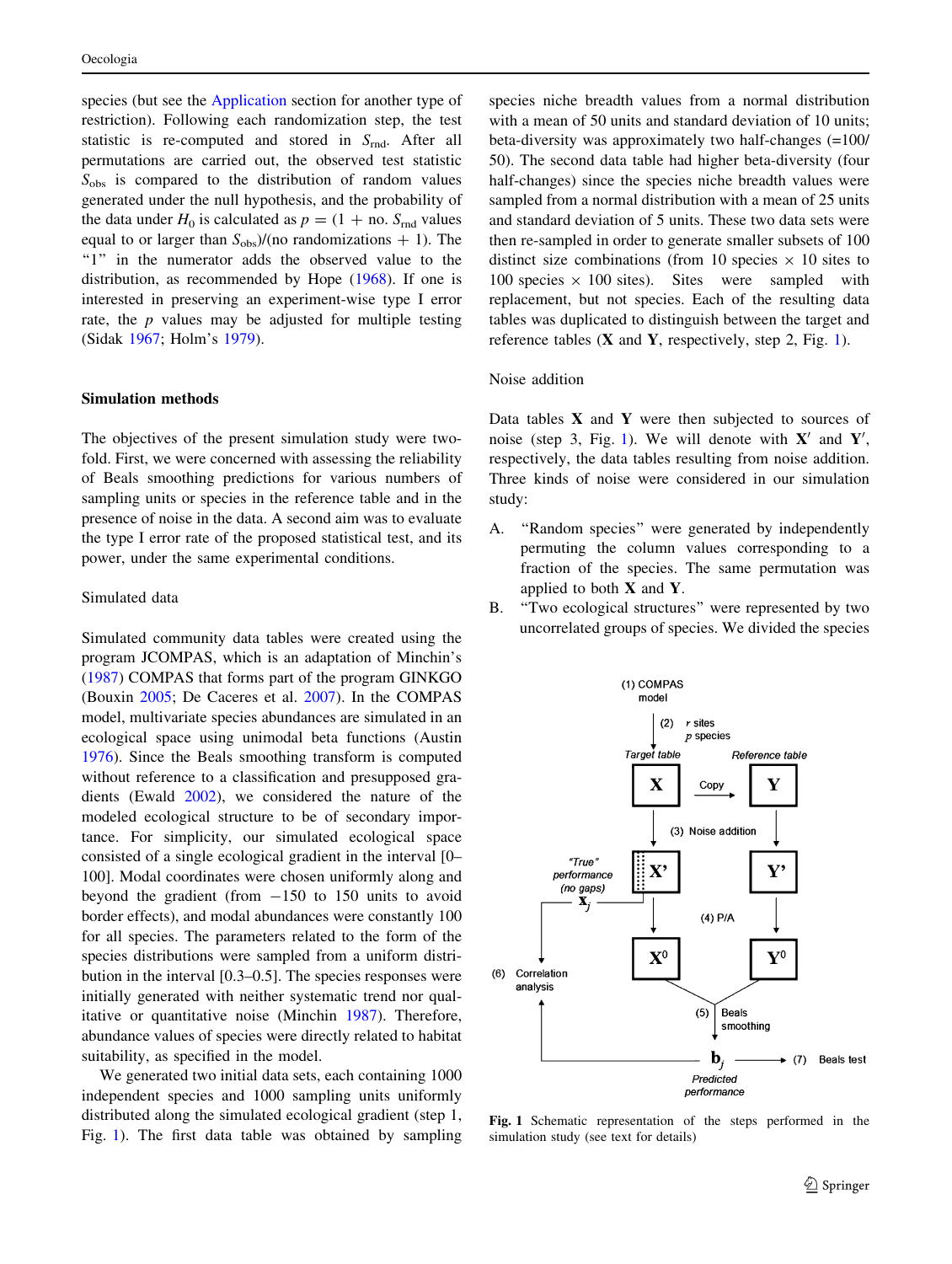into two equally sized groups; entire rows were permuted within the sub-table corresponding to one of the two groups. Again, the same permutation was applied to both  $X$  and  $Y$ .

C. ''Gap noise'' was generated by randomly introducing zeros (i.e., "gaps") in the modeled species abundances. In this way, we simulated the absence of species due to reasons not related to its ecological niche. Each gap followed a Bernoulli distribution. That is, we fixed a probability of occurrence  $p$  and generated vectors of [0/1] random values that were used as multipliers of the generated species abundances; an abundance was 0 if the corresponding Bernoulli value was 0. Only the reference data table  $Y'$  contained gap noise, and not the target table  $X'$ ; since this would be equivalent to considering fewer species in sampling units, and we wanted to separate the gap noise error effect on  $\hat{\mathbf{p}}_{i}$ from the effect of species richness  $(s_i)$ .

Eight distinct error scenarios were studied:

- 1. Noise free data: here data tables  $X'$  and  $Y'$  were exactly the same as X and Y.
- 2. Random (i.e., permuted) target species: values of the target species were permuted (noise type A). In this scenario, an ecological structure exists in the remaining set of species but the target species does not belong to it.
- 3. 50% random (i.e., independently permuted) non-target species: half of the non-target species were permuted (noise type A). They constituted a source of error for predicting the target species.
- 4. 50% of species randomized in block: half of species were permuted in block (noise type B). In this scenario, those species belonging to one group constituted a noise source for the prediction of target species belonging to the other.
- 5. 100% (i.e., independently permuted) random species: all species were permuted independently (noise type A). In this scenario, there was no ecological structure at all.
- 6. 50% of gap noise added to the non-target species only: this scenario tried to simulate a partial decrease in predictive power of all the non-target species. For each target species, gaps (noise type C) were added to the remaining columns of the reference table  $Y'$ .
- 7. 50% of gap noise added to the target species only: this scenario simulated a partial violation of the target species relationship to the ecological structure. For each target species, gaps (noise type C) were added to its corresponding column in the reference table  $Y'$ .
- 8. 50% of gap noise added to all species: we combined here the error effects from scenarios (6) and (7), i.e., gap noise for both the target and non-target species. This was perhaps the most realistic scenario among all.

#### Statistical analyses

Under all simulated conditions (i.e., under all error scenarios and for all numbers of species and numbers of sampling units), we did the following for each target species. First, we took the vector of target species abundance values in  $X'$ , denoted  $x_j$  in Fig. [1.](#page-4-0) Note that this vector never contained gap noise, but its values could have been permuted. Permuted species are those whose ecological performance is unaffected by the simulated ecological gradient. Therefore, vector  $\mathbf{x}_i$  can be considered to contain the ''true'' ecological performance of the target species. Second, we transformed data tables  $X'$  and  $Y'$  into their corresponding incidence data tables  $X^0$  and  $Y^0$  (step 4, Fig. [1](#page-4-0)). Beals smoothing values were then computed using Eq. [\(2](#page-2-0)) (step 5, Fig. [1\)](#page-4-0). As this equation does not take into account the observed presence or absence of the species in the target site, it enables us to know how effective the Beals function is in filling species ''gaps''. We assessed the reliability of the Beals smoothing values by calculating the Pearson correlation coefficient between the target species' predicted values,  $\mathbf{b}_i$ , and the "true" abundance values in  $\mathbf{x}_i$ (step 6, Fig. [1](#page-4-0)). Due to the zero truncation, zero-simulated abundance values are not an indication of species suitability. Therefore, sampling units where the modeled abundance was zero were excluded from the correlation analysis. In contrast, those sampling units containing zeros due to gap noise were included in the comparison (note that  $X'$  did not contain gap noise). We also restricted the correlation analysis to those target species with positivesimulated abundances in at least five sampling units; this insured that it was possible for the computed correlation coefficients to reach the 1% significance level. The Beals test was run on the same target species included in the correlation analysis (step 7, Fig. [1](#page-4-0)). The number of permutations was set to 199 and the significance level to  $\alpha = 0.05$ .

Steps 2–7 were repeated as many times as was necessary in order to have at least 1000 target species. We then averaged the corresponding 1000 correlation values to obtain an average correlation assessing the reliability of Beals predictions under the simulated conditions. The statistical power of the Beals test was assessed by counting the proportion of target species for which the test rejected the null hypothesis and dividing this value by the number of tests. Type I error rate was also assessed by modeling incidence data using the Bernouilli distribution, where the probability for each species was equal to its corresponding relative frequency in X. Data re-sampling, noise addition, and statistical analyses were performed using functions written in the  $R$  statistical language (R Development Core Team [2007](#page-12-0)) and are available under request.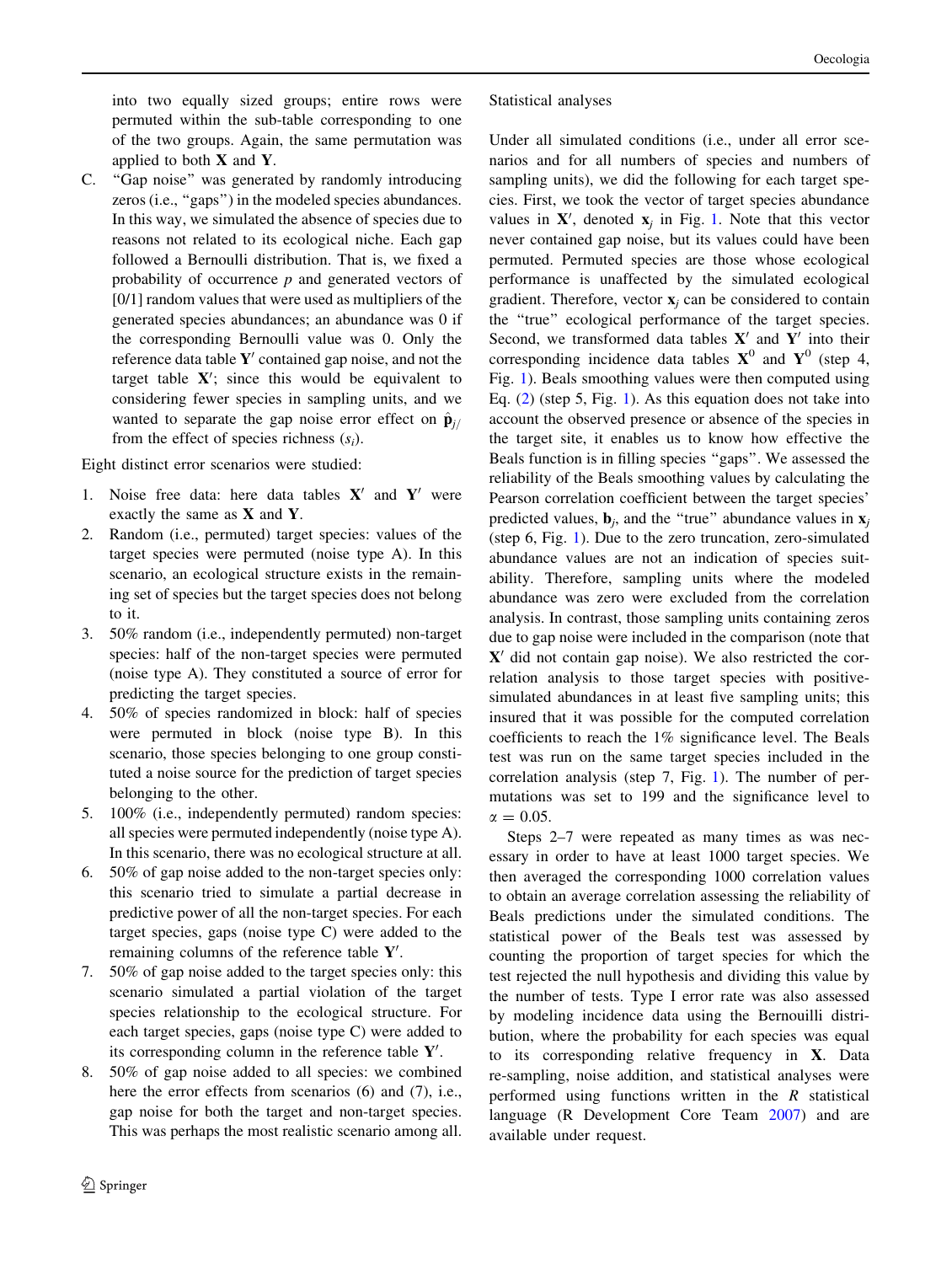#### <span id="page-6-0"></span>Simulation results

#### Reliability of Beals smoothing values

Let us first consider the results on the error-free condition (scenario 1). Figure 2a and b shows the average Pearson correlation between predicted performance and true simulated performance that was computed in data sets of different sizes. The two axes of the representation can be interpreted to be independent sources of information. The number of sampling units indicates the size of the database used to compute conditional probabilities,  $\hat{\mathbf{p}}_{i/}$ . Alternatively, the higher the number of species in the data table, the higher the species richness in the vector of sampling units  $x_l^0$ . As expected, an increase in either the number of sampling units or species richness had a positive effect on the reliability of Beals smoothing as a predictor of species performance. The differences between Fig. 2a and b are due to the following. For the same data set size, high betadiversity data (right) had fewer joint occurrences in the reference data table than low beta-diversity data (left), so more sites were needed to obtain the same quality of conditioned probability estimations. At the same time, in high beta-diversity data, the sampling units had lower species richness and, consequently, predictions were less reliable than in low diversity data for the same total number of species.

We observed distinct effects on the reliability of Beals smoothing values in low diversity data depending on the noise scenario. Under permutation of the target species values (scenario 2) the predicted values were totally uncorrelated to the modeled abundances in all cases. Random permutation of 50% of the species (scenario 3) is equivalent to including some species with low predictive power; as a result, more species were needed to ensure a proper representation of the ecological structure (Fig. [3](#page-7-0)a) than with the noise-free condition (Fig. 2a). Block randomization (scenario 4) differed from the previous

scenario in that species were not independently randomized. Consequently, the disturbance on the predictions for target species belonging to the other block was not cancelled out, and the overall noise effect was somewhat stronger (Fig. [3](#page-7-0)b). Under the permutation of all species (scenario 5), the results were the same as under the permutation of the target species (scenario 2): correlation was non-existent in all cases. The addition of 50% gaps into the non-target species of the reference table  $Y$  (scenario 6) had almost no effect on the reliability of Beals smoothing predictions (Fig. [3](#page-7-0)c). Whereas gap noise in non-target species  $k$  diminished the amount of sampling units used to compute the conditional probability, the target species  $j$  still occurred roughly in the same proportion of sampling units where  $k$  was found. In contrast, when gaps were present in the target species (scenario 7), the reliability of Beals smoothing predictions was substantially lower for a given number of sampling units (Fig. [3d](#page-7-0)). Our explanation in this case is that the gaps in target species j yielded an underestimation of  $p_{ijk}$  for all non-target species  $k$  that were ecologically close to the target species. Consequently, their estimated conditional probability values became similar to the values corresponding to species that were less ecologically related to the target species. In short, the  $\hat{p}_{i/k}$  values lose their predictive power. The addition of more species did not improve the situation because the gaps were in the target species and not in the non-target species. Only a larger data table (i.e., more sampling units) overcame this problem; then the number of occurrences of the target species became sufficiently large to ensure the quality of the  $\hat{\mathbf{p}}_{i}$  estimates. Finally, when gap noise was present in all species (scenario 8), the results were almost equal to those of scenario 7. Similar noise effects were observed for the high-diversity data sets (results not shown). We repeated the same study using Spearman instead of Pearson correlation, and the qualitative interpretation of results was the same.

between the simulated abundance values and the Beals smoothing values (computed from presence–absence data) for different sizes of data tables and without noise (scenario 1). SR Mean species richness per sampling unit in the target data tables



0.7

0.6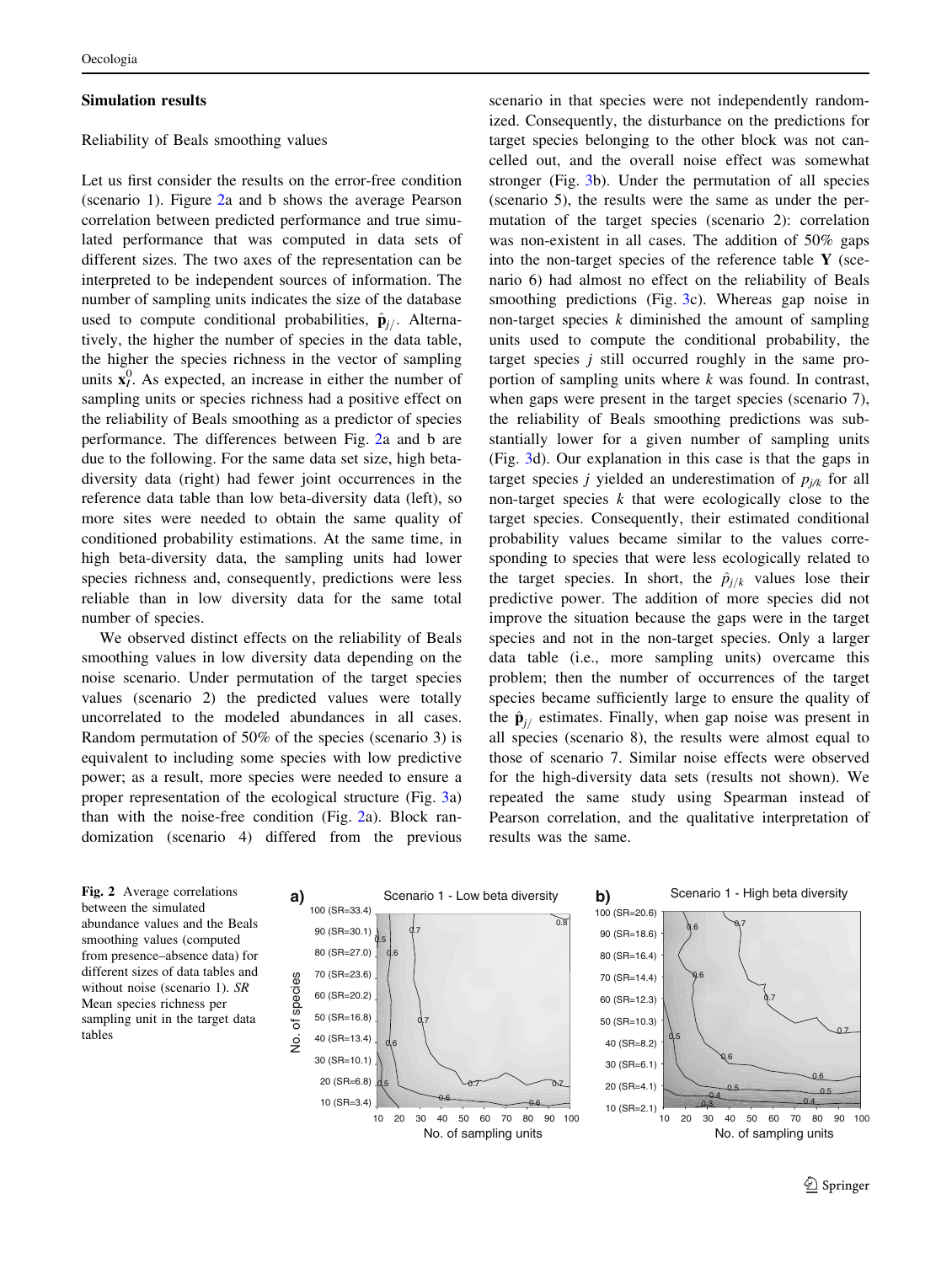<span id="page-7-0"></span>Fig. 3 Average correlations for low-diversity data table sizes and different noise conditions. a Scenario 3: half of the nontarget species values permuted independently, b scenario 4, data rows permuted within a block comprising half of the species, c scenario 6, 50% of gaps added to all non-target species of the reference table, d scenario 7, 50% gaps added to the target species of the reference table. Mean species richness per sampling unit in the target data tables is the same as in Fig. [2a](#page-6-0)



Statistical power and type I error rate of the Beals test

We used the rate of rejection of the null hypothesis on data simulated using the Bernouilli distribution to assess the type I error rate of the test. The empirical type I error rate was slightly under the 5% significance level (its 95% confidence interval was [0.0427, 0.0456]) consequently, the permutation test cannot be considered exact, although it is still valid. We were also interested in knowing whether or not the Beals test was capable of making the distinction between "random" and "true" species, and how its statistical power was affected by the amount of information and the various noise situations. Figure [4](#page-8-0)a and b show the rates of rejection of the null hypothesis for data tables of distinct sizes and beta-diversity values and no noise (scenario 1). The number of species in the data tables had little impact on statistical power—very few related species are necessary to display a sociological structure—which mostly depended on the number of sampling units. With a minimum number of sampling units—say  $r = 20-30$  for both high and low betadiversity data—the power of the test was above 95%.

The power results of the Beals test under the noisy scenarios and low-diversity data were the following. As could be expected, permuting the target species (scenario 2) resulted in it being significantly related to the structure 5% of the time. By contrast, the Beals test was quite robust (i.e., its power was quite stable) in the presence of nontarget permuted species (scenario 3); that is, the presence of 50% permuted species did not severely affect the probability of rejecting the null hypothesis for non-permuted target species (Fig. [5a](#page-9-0)). When species were divided into two blocks (scenario 4), all species had to be detected as informative since they were either related to one ecological structure or the other. As can be seen in Fig. [5b](#page-9-0), the presence of two independent ecological structures only slightly diminished the power of the method, since within each structure every target species had its ecological niche. Under the permutation of all species (scenario 5), the ecological structure was completely lacking, and the rate of rejection was again near 5%. Under the addition of 50% gap noise to the non-target species of the reference table (scenario 6, Fig. [5](#page-9-0)c), the test was almost as powerful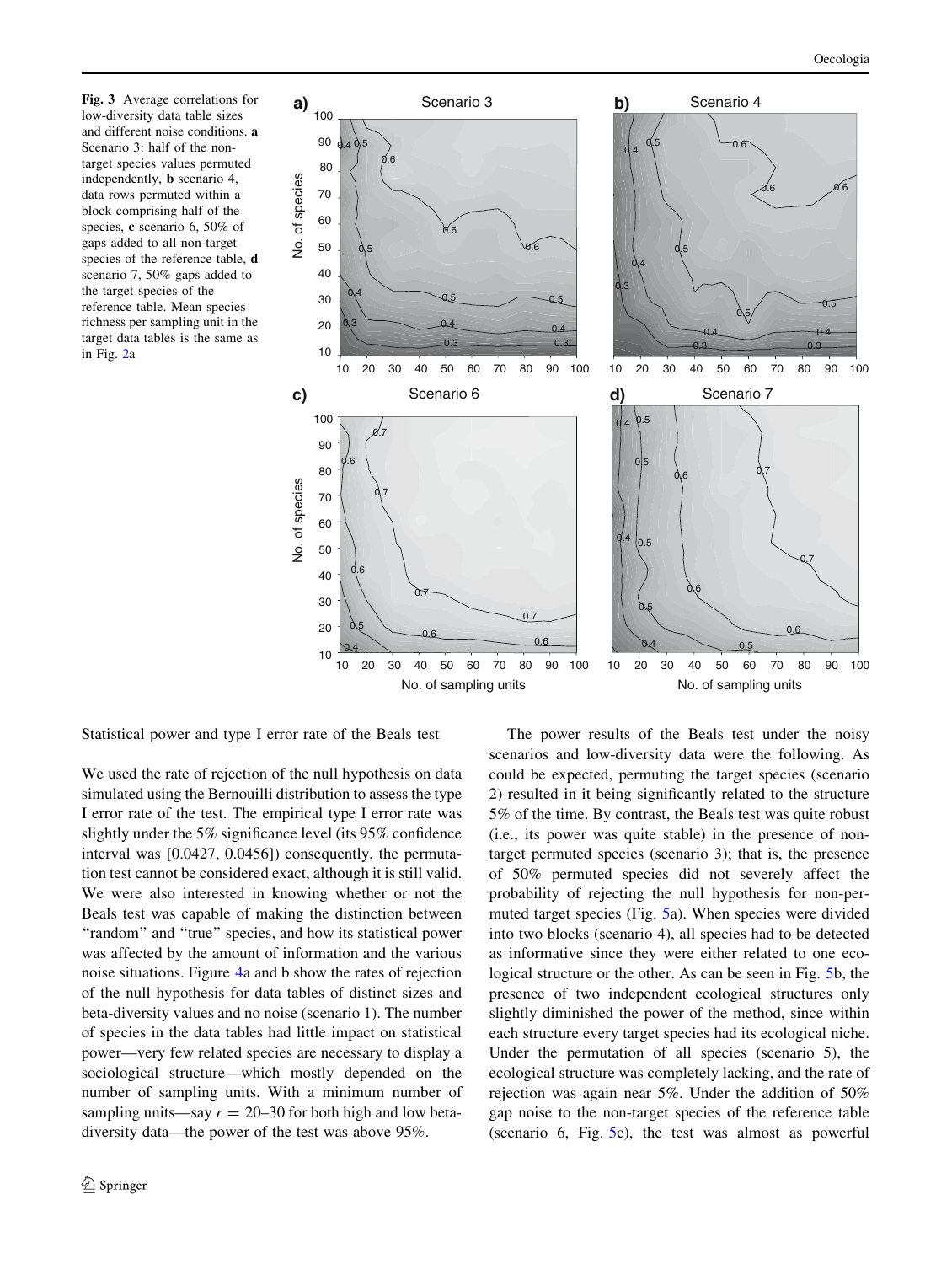Beals test for different data table sizes and without noise (scenario 1). SR Mean species richness per sampling unit in the target data tables

<span id="page-8-0"></span>

(lower) as for the noise-free condition. In contrast, the presence of gap noise in the target species (scenario 7) severely affected the statistical power of the Beals test (Fig. [5](#page-9-0)d), and far more sampling units were needed to attain the rate of 95% of true species recognition than in noise-free data. Our explanation here is that the more niche "gaps" there are in the target species observed values, the higher the probability of confounding it with a true "random'' species. Scenario 8 results were again similar to those of scenario 7.

#### Real-data applications

One of the conclusions from the previous simulation study is that Beals smoothing produces spurious predictions whenever the target species is not related to the ecological structure or whenever the ecological structure does not exist. We believe this fact fully justifies the application of the proposed test before the replacement of observed values by predicted ones. In this section we show with real data how the apparently outstanding results of the Beals transformation may be spurious on occasion. We studied two distinct forest data sets:

- 1. The Barro Colorado Island (BCI) data from the first tree census conducted on the 50-ha forest dynamics plot in 1981–1983 (Hubbell et al. [2005\)](#page-12-0). We calculated the incidence of each tree species on grids of cells of five distinct sizes, ranging from  $10 \times 10$  m  $(5000 \text{ cells of } 100 \text{ m}^2)$  to  $100 \times 100 \text{ m}$  (50 cells of 1 ha). For each cell size we hence obtained a distinct data table.
- 2. The vegetation data from Bryce Canyon National Park (Utah, USA) (Roberts et al. [1988\)](#page-12-0), part of the 'labdsv' library (Roberts  $2006$ ) of the R statistical language. This data table contains abundance values for 169 vascular plants identified at 160 sampling sites. Again,

we only considered the species presence/absence information.

We started our analyses by computing the average, maximum, and minimum number of species per site (Table [1\)](#page-10-0). As the BCI plot is part of a tropical forest, species richness values are much higher there than in Bryce Canyon, which corresponds to temperate vegetation. The species richness of the BCI cell is also higher for broad scales (larger cell sizes). This average number of species a priori ensures the reliability of the Beals transformation in most cells/sites. For large cell sizes, many tree species in BCI may occur in all cells. As these species are uninformative in terms of co-occurrences, we counted the number of non-trivial species, i.e., species which are not always present. If ecological structures are present, the number of sampling units is high enough in all data tables to provide high-quality values of conditioned probabilities.

In most applications, Beals smoothing is used as a method to filter out noise before ordination analyses. We ran principal component analysis (PCA) on the original presence–absence tables, and we noted in Table [1](#page-10-0) the overall data variability and percentages of explained variation corresponding to the first two PCA axes. Due to the more complex structure of the tropical forest, the first two PCA axes recovered a smaller percentage of the information for BCI than for Bryce Canyon. The percentage of information recovered was also lower for fine-scaled data  $(10 \times 10 \text{ m}$  cells) than for broad-scaled data. We again ran PCA on the data tables resulting from the application of Beals smoothing (without discarding any species). Beals smoothing greatly simplified the data because the percentages of structure explained in two first PCA dimensions were much higher, whereas the total number of dimensions needed to fully represent the data was the same. Up to this point, one may ask whether this astonishing and apparently successful clarification of data was spurious. In order to answer this question, we ran the Beals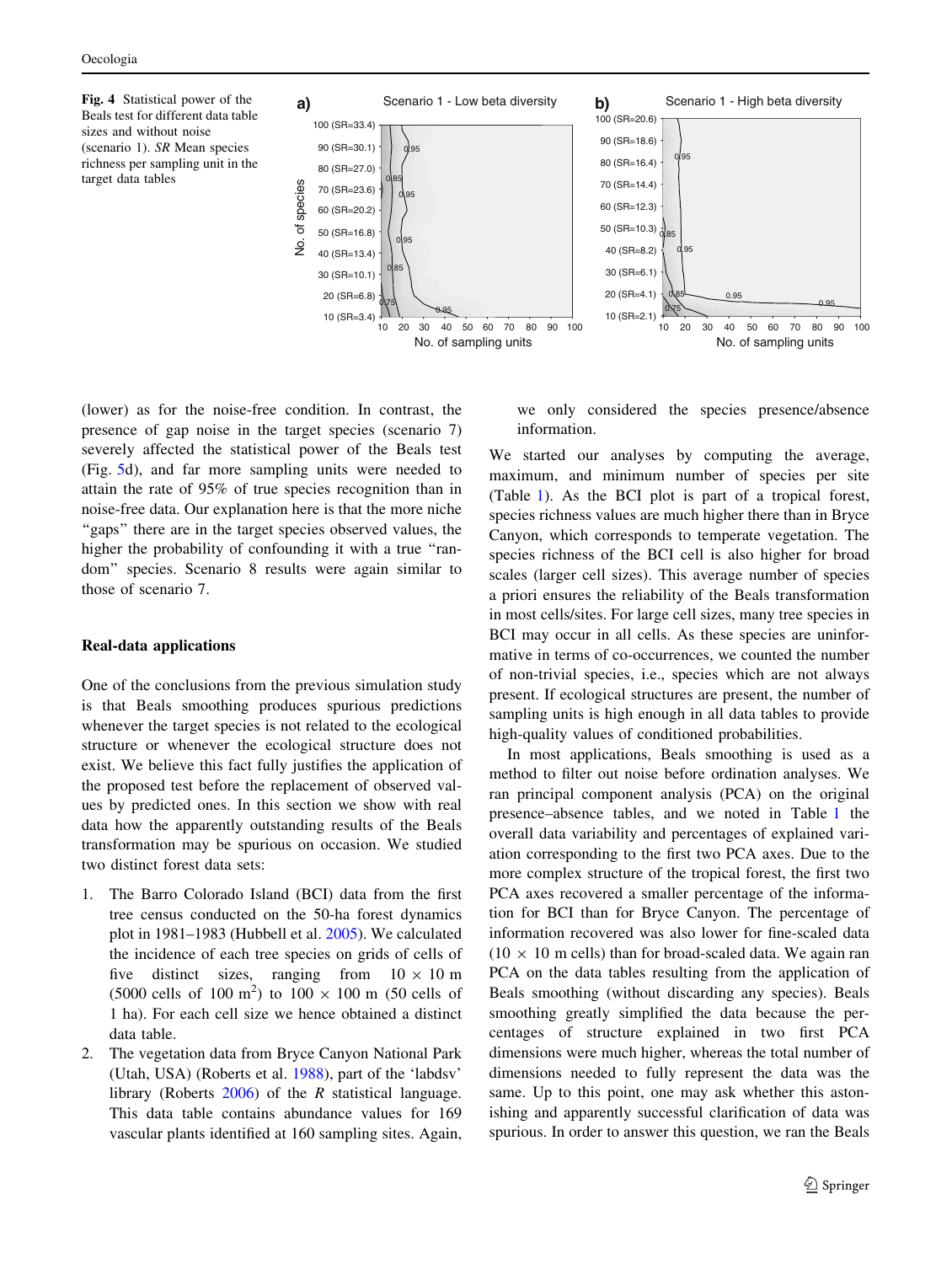<span id="page-9-0"></span>Fig. 5 Statistical power of the Beals test for different lowdiversity data tables and different noise conditions. a 50% of the species values were permuted independently, b data rows were permuted within a block comprising 50% of the species, c 50% gaps were added to all non-target species of the reference table, d 50% gaps were added to the target species of the reference table. Mean species richness per sampling unit in the target data tables is the same as in Fig. [4](#page-8-0)a



test on all of the non-trivial species. The permutation approach described above is, however, hampered by the presence of autocorrelation in the distribution of BCI species. To correct for this autocorrelation effect, we restricted the permutations to those provided by a toroidal shift (Harms et al. [2001](#page-12-0); Fortin and Dale [2005](#page-11-0)). After 199 permutations and using a significance level  $\alpha = 0.05$ , almost 60% of species were significant in the Bryce Canyon data set. Many of the non-significant species were also rare. In the case of BCI, the proportion of significant species was not the same for all cell sizes; the percentages were around 65% for the  $10 \times 10$ -m cells and decreased for broader scales, down to 12.9% of the non-trivial species for the  $100 \times 100$ -m cells. We studied whether ordination diagrams could be affected by the lack of reliability of Beals smoothing by computing the percentage of total variation corresponding to the set of significant species in both the original and transformed data tables [columns noted as 'Significance (%)' in Table [1\]](#page-10-0). For the Bryce Canyon data, the percentages were 85% for the original untransformed data table and 97% for the Beals-transformed. Thus, the 40% of ''noisy'' species (i.e., those that did not pass the Beals test) only accounted for 15% (i.e., 100–85) of the original variability and 3% (i.e., 100–97) of the transformed one. The latter percentage indicates that the interpretation of PCA ordinations on the transformed data is safe, since the information shown is mostly related to those species for which the transformation is valid. For the BCI data sets, the situation depended on the scale. In the finest scaled data set ( $10 \times 10$  m) more than half the species were significantly associated to the ecological structure, accounting for 90.8% of the original data variation and 95.8% of the transformed data variation. In this situation, ordination diagrams contain a substantial amount of information concerning significant species. However, the larger the cell size, the smaller the number of species that are significant and the lower the fraction of variability that they account for. In the worst case  $(100 \times 100 \text{ m})$ cells), in fact, 74% (i.e., 100–26) of the post-transformation variability corresponded to spurious predictions of the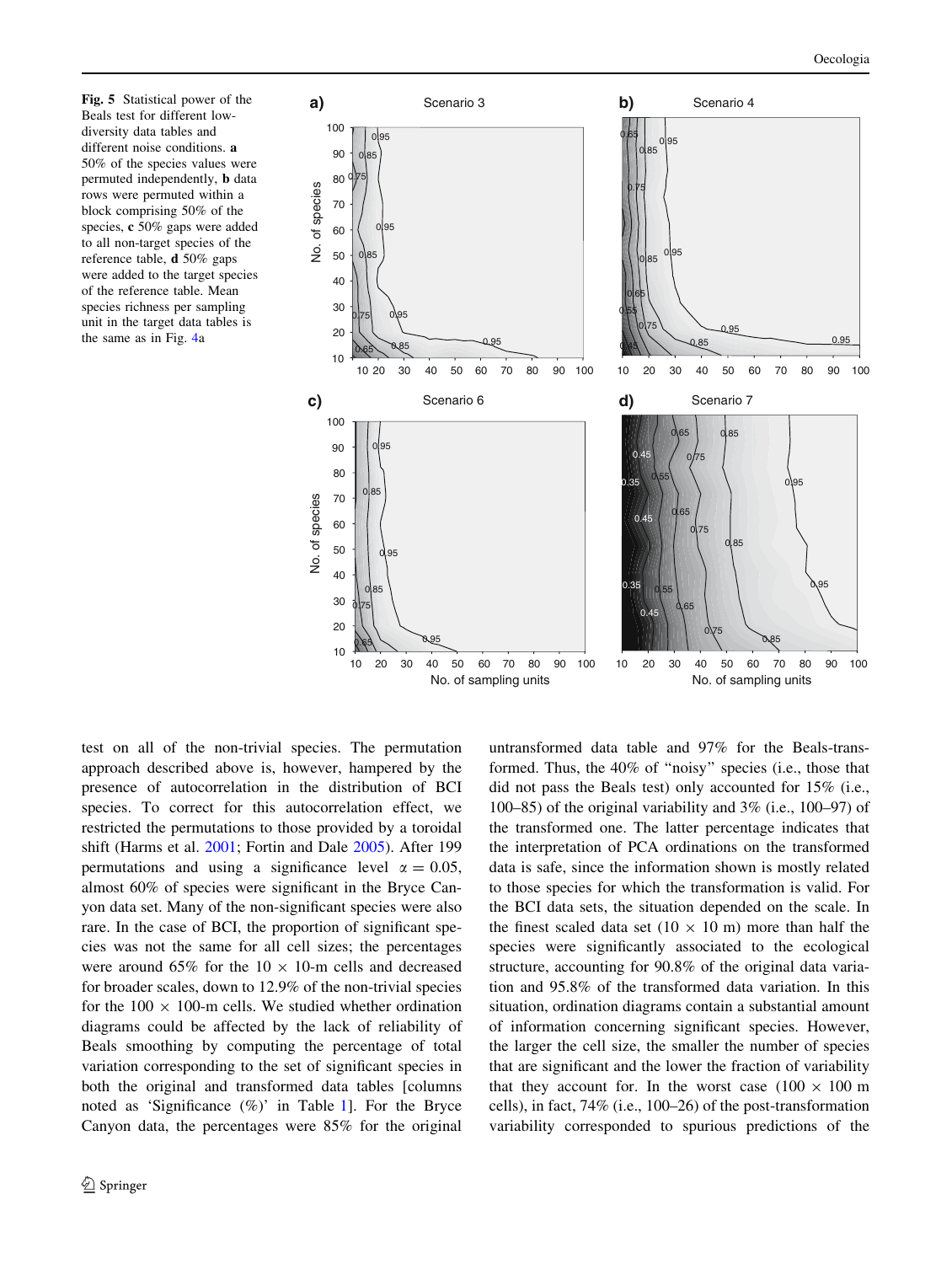<span id="page-10-0"></span>

| Dataset #             | Cells/<br>sites                           | Site species richness |         |                | trivial<br>Non-   | Beals significant       |                   | Original binary data |               |                        | Beals-transformed data |               |                        |
|-----------------------|-------------------------------------------|-----------------------|---------|----------------|-------------------|-------------------------|-------------------|----------------------|---------------|------------------------|------------------------|---------------|------------------------|
|                       |                                           | Average               | Minimum | Maximum        | Number<br>species | Number<br>species<br>of | Species<br>$(\%)$ | variation<br>Total   | PCA<br>$(\%)$ | Significance<br>$(\%)$ | variance<br>Total      | PCA<br>$(\%)$ | Significance<br>$(\%)$ |
| BCI 10 $\times$ 10    |                                           |                       |         | $\frac{8}{3}$  | 307               | 198                     | 64.5              | 15.5                 | 6.6           | 90.8                   | 0.013                  | 56.4          | 95.8                   |
| BCI 20 $\times$ 20    | 1,250                                     | 54                    |         | 85             | 307               | 165                     | 53.7              | 27.5                 | 8.3           | 72.8                   | 0.015                  | 68.5          | 85.8                   |
| BCI 25 $\times$ 25    | $\rm{80}$                                 | $\frac{8}{3}$         | ౫       | $\frac{8}{10}$ | 305               | 163                     | 53.4              | 30.7                 | 8.9           | 68.0                   | 0.015                  | 68.9          | 83.7                   |
| BCI 50 $\times$ 50    | $\begin{array}{c} 8 \ \hline \end{array}$ | $\Xi$                 |         | 52             | 300               | 99                      | 33.0              | 35.1                 | 11.6          | 43.3                   | 0.016                  | 70.1          | 62.3                   |
| $100\times100$<br>БCI |                                           | 177                   | 151     | 196            | 241               | 51                      | 12.9              | 31.6                 | 16.1          | 16.8                   | 0.018                  | 61.4          | 26.0                   |
| Bryce Canyon          | 160                                       | $\overline{4}$        |         | 27             | $^{69}$           | $\overline{0}$          | 59.2              | 10.8                 | 28.0          | 85.0                   | 1.629                  | 82.3          | 96.9                   |

vector of zeros nor a vector of ones. Among the non-trivial species, we indicate the number and percentage of species significantly associated to the ecological structure following the Beals test 199 perm.,  $\alpha = 0.05$ ). We then show the comparison of original binary data and Beals-transformed data, in terms of total variation, the percentage of that variation that is represented on the vector of zeros nor a vector of ones. Among the non-trivial species, we indicate the number and percentage of species significantly associated to the ecological structure following the Beals test (199 perm.,  $\alpha = 0.05$ ). We then show the comparison of original binary data and Beals-transformed data, in terms of total variation, the percentage of that variation that is represented on the first two PCA axes, and the percentage that is accounted for by the species that are significant following Beals test test inst two PCA axes, and the percentage that is accounted for by the species that are significant following Beals

smoothing function. It is obvious that the transformation and the subsequent ordination in this case should not be used.

#### Discussion

Clearly, the Beals smoothing function needed to be further studied before recommendations could be made as to its use. In extending the work of McCune [\(1994](#page-12-0)), one of the aims of the present paper was to study the reliability of Beals smoothing values under different conditions. Assuming that an ''ecological structure'' exists and that the target species is related to it, the reliability of Beals smoothing depends on both the reliability of the estimated conditional probabilities and the species richness in the target sampling units. In turn, the reliability of the conditional probability estimations depends on the size of the reference data table. Münzbergová and Herben ([2004](#page-12-0)) concluded their study by saying that '' …any reasonably large database can be used''. We attempted to go further and establish a practical threshold. Our simulations indicate that, in the absence of noise, a minimum of 40 sampling units are necessary in order to obtain a good correlation between the predicted values and the modeled species performance. The use of Beals smoothing with fewer sampling units may produce unreliable estimates. In terms of the number of species used to compute the function, we observed a rather strong robustness of Beals smoothing values to small species richness in the target sampling unit. For practical issues, we estimate that a minimum of ten species is necessary in the target sampling unit to ensure the quality of the predictions. While this may seem a rather liberal threshold, there are published applications of Beals smoothing to data with a richness of between five and ten species (e.g., Ellyson and Sillett [2003](#page-11-0); Marra and Edmonds [2005;](#page-12-0) Beauchamp et al. [2006\)](#page-11-0), and even below five species (e.g., North et al. [2005](#page-12-0)).

The above thresholds were given after naively assuming that the ecological structure was without noise and the data table had low beta-diversity (i.e., from Fig. [2](#page-6-0)a). In real applications, however, the predictive power of Beals smoothing is strongly affected by high beta-diversity values and/or the presence of noise in the species data. Specifically, species "gaps" due to spatial or temporal dynamics are expected to be a common source of noise in real vegetation data tables. Fortunately, the effect of these "gaps" on Beals predictions can be overcome if a sufficient number of sampling units are used in the reference table. This was probably the case of the BCI  $10 \times 10$ -m table, where the fine-scaled local spatial variability was counterbalanced by a large number of cells. In contrast, our results with simulated data indicate that the presence of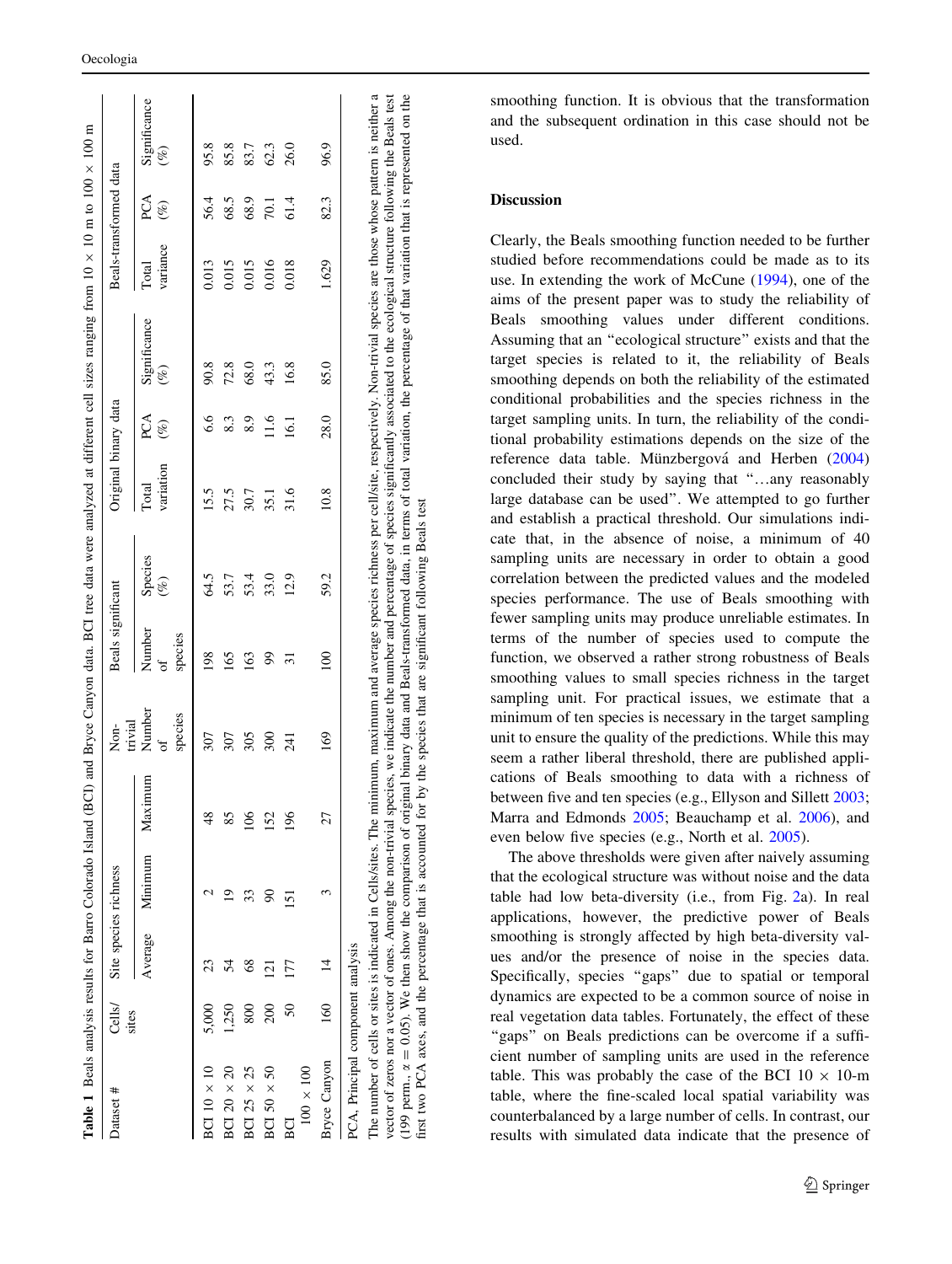<span id="page-11-0"></span>species not related to the sampled ecological structure calls for higher species richness in the target sampling units in order to achieve valid Beals smoothing predictions (Fig. [3](#page-7-0)a). Whereas sampling effort may be increased, it is not possible to sample more species once all existing species in the community have been found. ''Random'' species are likely to occur in real data. For example, community data can contain a subset of species whose pattern is related to environmental gradients that act at a scale different from the observation scale (i.e., microhabitat conditions may exist) or is sensitive to a different ecological factor. Furthermore, the species whose patterns of occurrence contain many ''niche gaps'' may eventually behave like "random" species. In sites with small species richness, the presence of those ''random species'' causes the Beals smoothing values to be insufficiently reliable, regardless of the number of sites. Reliability problems will also appear when using a reference data table  $Y$  where the species have different co-occurrence structures than those in the target data table  $X$  (for example, due to a different geographical extent). Summing up, it is clear that in many real situations the Beals transformation should be avoided. Users must use this technique with caution.

The statistical test presented in this paper offers several advantages. First, it is expected to give non-significant results whenever there is no structure at all or the target species is not related to it. Second, the power of the Beals test does not appear to be severely affected by low species richness, provided there is a minimum number of sampling units (95% power is achieved between 20 and 30 sampling units in Fig. [4a](#page-8-0)–b) and enough occurrences of the target species to allow a valid randomization approach. Third, the Beals test is also quite robust to the presence of random non-target species or to gaps in their distribution (Fig. [5](#page-9-0)a, c). We showed in the last section how this test can be used to prevent spurious applications of the transformation. We believe the Beals test can also be useful to community ecologists to select species prior to multivariate analyses where either (1) species in the community data table are expected to be an expression of the prevailing habitat conditions, or (2) species associations are important.

Even though the test proposed here is a safeguard from spurious results of the smoothing function, it does not guarantee its appropriateness. When using the Beals smoothing, we are imposing an ecological model onto our data and throwing out the variability that does not fit this model. If the model is consistent with the assumptions and objectives of subsequent analyses, one will generally obtain better results on the transformed data. For example, Beals smoothing (or the selection of species based on the Beals test) may improve the results of analyses aiming at the elucidation of the relationships between communities in terms of their ''potential'' composition, such as in

unconstrained ordination or clustering. When explaining community data by taking into account environmental variables, smoothed data will usually give the appearance of improving the species–environment relationships because all variability not related to the environmental control hypothesis will likely have been filtered out. Statistical tests comparing the amount of signal versus noise (e.g., F-like tests) should be more powerful with filtered data. While those analyses may be valid statistically, special care has to be taken when interpreting results ecologically as they will be referring to the Beals model and not to the original data. To be cautious, we recommend users perform statistical inference on the original data, unless otherwise fully justified. The analyses whose objectives are incompatible with the Beals' model must be avoided—for example, quantifying and/or testing the significance of the spatial or temporal variation of ecological communities.

Acknowledgments This work benefitted from comments by Pedro-Peres Neto on randomization methods and by Daniel Borcard and Artur Lluent on the ecological interpretation of the Beals smoothing function. The authors are especially grateful to Jari Oksanen, who suggested interesting real-data applications and provided several suggestions, and to Bruce McCune and David Roberts for their comments on previous versions of the manuscript. This research was funded by NSERC grant no. OGP0007738 to P. Legendre. The BCI forest dynamics research project is part the Center for Tropical Forest Science, a global network of large-scale demographic tree plots. All experiments comply with the current laws of the country in which the experiments were performed.

#### References

- Austin MP (1976) On non-linear species response models in ordination. Vegetatio 33:33–41
- Beals EW (1984) Bray–Curtis ordination: an effective strategy for analysis of multivariate ecological data. Adv Ecol Res 14:1–55
- Beauchamp VB, Stromberg JC, Stutz JC (2006) Arbuscular mycorrhizal fungi associated with Populus–Salix stands in a semiarid riparian ecosystem. New Phytol 170:369
- Bouxin G (2005) GINKGO, a multivariate analysis package. J Veg Sci 16:355–359
- Brisse H, Grandjouan G, Hoff M, de Ruffray P (1980) Utilisation d'un critère statistique de l'écologie en phytosociologie–exemple des forêts alluviales en Alsace. Coll Phytosociol 9:543-590
- Brodeur RD, Fisher JP, Emmett RL, Morgan CA, Casillas E (2005) Species composition and community structure of pelagic nekton off Oregon and Washington under variable oceanographic conditions. Mar Ecol Prog Ser 298:41–57
- De Cáceres M, Oliva F, Font X, Vives S (2007) GINKGO, a program for non-standard multivariate fuzzy analysis. Adv Fuzzy Sets Syst 2:41–56
- Ellyson WJT, Sillett SC (2003) Epiphyte Communities on Sitka Spruce in an old-growth Redwood Forest. Bryologist 106:197–211
- Ewald J (2002) A probabilistic approach to estimating species pools from large compositional matrices. J Veg Sci 13:191–198
- Fortin MJ, Dale MRT (2005) Spatial analysis: a guide for ecologists. Cambridge University Press, Cambridge
- Gotelli NJ (2000) Null model analysis of species co-occurrence patterns. Ecology 81:2606–2621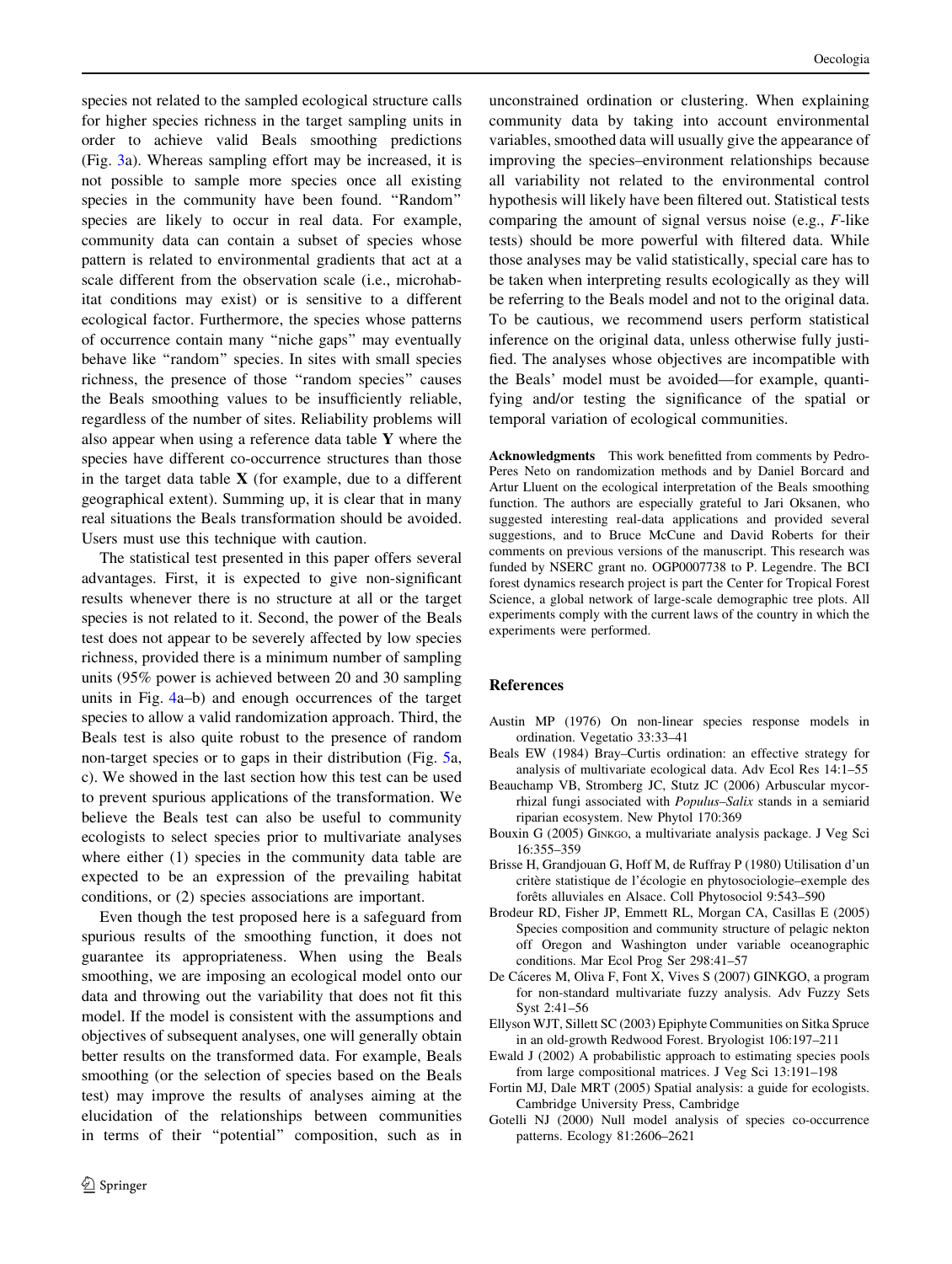- <span id="page-12-0"></span>Harms KE, Condit R, Hubbell SP, Foster RB (2001) Habitat associations of trees and shrubs in a 50-ha neotropical forest plot. J Ecol 89:947–959
- Holm S (1979) A simple sequentially rejective multiple test procedure. Scand J Stat 6:1979
- Holz I, Gradstein RS (2005) Cryptogamic epiphytes in primary and recovering upper montane oak forests of Costa Rica–species richness, community composition and ecology. Plant Ecol 178:89–109
- Hope ACA (1968) A simplified Monte Carlo test procedure. J R Stat Soc B 50:35–45
- Hubbell SP, Condit R, Foster RB (2005) Barro colorado forest census plot data. Available at <http://ctfs.si/edu/datasets/bci>
- Hutchinson GE (1957) Concluding remarks. Cold Spring Harb Symp Quant Biol 22:415–427
- Joy MK, Death RG (2000) Development and application of a predictive model of riverine fish community assemblages in the Taranaki region of the North Island, New Zealand. NZ J Mar Freshw Res 34:241–252
- Kimball S, Wilson P, Crowther J (2004) Local ecology and geographic ranges of plants in the Bishop Creek watershed of the eastern Sierra Nevada, California, USA. J Biogeogr 31:1637–1657
- Lee P (2004) The impact of burn intensity from wildfires on seed and vegetative banks, and emergent understory in aspen-dominated boreal forests. Can J Bot/Rev Can Bot 82:1468–1480
- Legendre P (2005) Species associations: the Kendall coefficient of concordance revisited. J Agric Biol Environ Stat 10:226–245
- Legendre P, Legendre L (1998) Numerical ecology, 2nd English edn. Elsevier, Amsterdam
- Marra JL, Edmonds RL (2005) Soil arthropod responses to different patch types in a mixed-conifer forest of the Sierra Nevada. For Sci 51:255
- McCune B (1994) Improving community analysis with the Beals smoothing function. Ecoscience 1:82–86
- McCune B, Grace JB (2002) Analysis of ecological communities. MjM Software Design, Gleneden Beach
- McCune B, Mefford MJ (1999) PC-ORD. Multivariate analysis of ecological data, Version 4. MjM Software Design, Gleneden Beach
- Minchin PR (1987) Simulation of multidimensional community patterns towards a comprehensive model. Vegetatio 71:145–156
- Münzbergová Z, Herben T (2004) Identification of suitable unoccupied habitats in metapopulation studies using co-occurrence of species. Oikos 105:408–414
- North M, Oakley B, Fiegener R, Gray A, Barbour M (2005) Influence of light and soil moisture on Sierran mixed-conifer understory communities. Plant Ecol 177:13–24
- Oksanen J, Kindt R, Legendre P, O'Hara B, Simpson GL, Stevens MHH (2008) Vegan: community ecology package. R package version 1.11-0. <http://cran.r-project.org/>, [http://vegan.r-forge.](http://vegan.r-forg.r-project) [r-project.org/](http://vegan.r-forg.r-project)
- Peres-Neto PR, Olden JD, Jackson DA (2001) Environmentally constrained null models: site suitability as occupancy criterion. Oikos 93:110
- R Development Core Team (2007) R: a language and environment for statistical computing. R Foundation for Statistical Computing, Vienna, Austria. Available at <http://www.R-project.org>
- Roberts DW, Wight D (1988) Plant community distribution and dynamics in Bryce Canyon National Park. United States Department of Interior National Park Service
- Roberts DW (2006) LABDSV: Laboratory for Dynamic Synthetic Vegephenomenology. R package version 1.2–2. Available at <http://cran.r-project.org/>
- Schnittler M, Unterseher M, Tesmer J (2006) Species richness and ecological characterization of myxomycetes and myxomycetelike organisms in the canopy of a temperate deciduous forest. Mycologia 98:223
- Sidak Z (1967) Rectangular confidence regions for the means of multivariate normal distributions. J Am Stat Assoc 62:626–633
- Swan JMA (1970) An examination of some ordination problems by use of simulated vegetational data. Ecology 51:89–102
- Whitehouse HE, Bayley SE (2005) Vegetation patterns and biodiversity of peatland plant communities surrounding mid-boreal wetland ponds in Alberta, Canada. Can J Bot 83:621–637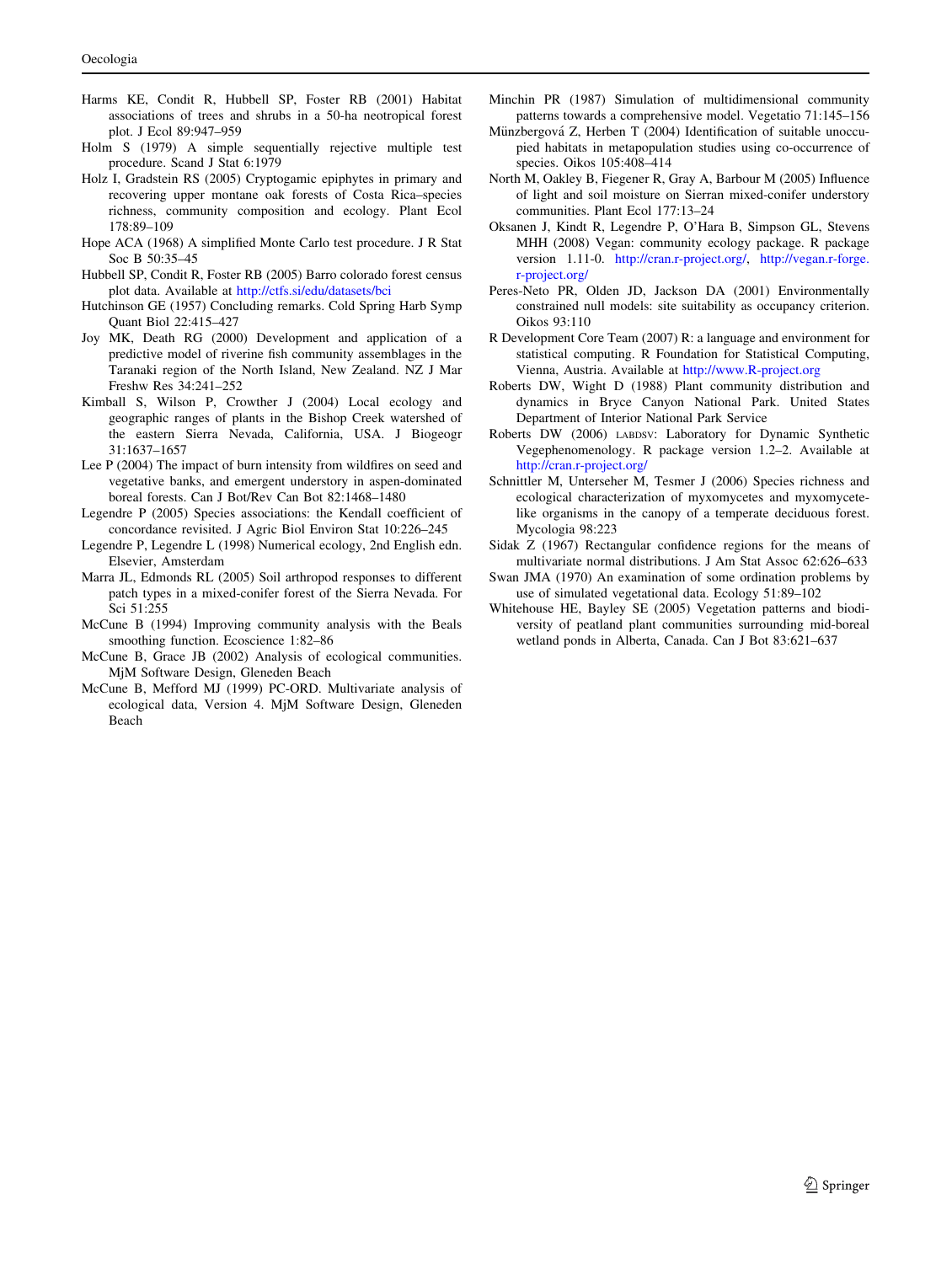## 1 **Electronic supplementary material**

#### 2 **S1. Expected value of Beals smoothing for a "random" species**

3

4 5 6 7 We demonstrate here that the expected value of  $b_{ij}$  for a "random" target species *j* in site *i* is the species relative frequency. Let  $p_{j/k}$  be the (true) probability of species *j* conditioned to the appearance of species  $k$  and let the number of appearances of species  $n_k$  be a fixed quantity. Then, the number of observed joint occurrences between the two species,  $m_{j/k}$ , is a random variable (RV) distributed following a Binomial law,  $m_{j/k} \sim Bin(n_k, p_{j/k})$ , with mean  $E(m_{j/k}) = n_k \cdot p_{j/k}$ . 9 Following this,  $p_{j/k}$  (the probability of species *j* conditioned to *k* estimated from  $n_k$  occurrences of species *k*) will be a RV with mean  $E(p_{j/k}) = p_{j/k}$ . Now, let *s<sub>i</sub>* be the number of species at a given 8 location *i* (excluding the species of interest if present).  $s_i$  is also considered a fixed quantity. As  $b_{ij}$ 12 is simply an average of  $\hat{p}_{j/k}$  values, it is easy to obtain the mean of the RV  $b_{ij}$ : 10 11

13 
$$
E(b_{ij}) = E(\frac{1}{s_i} \sum_{k=1}^{s_i} \hat{p}_{j/k}) = \frac{1}{s_i} \sum_{k=1}^{s_i} E(\hat{p}_{j/k}) = \frac{1}{s_i} \sum_{k=1}^{s_i} p_{j/k}
$$

14 15 16 17 However, if the target species *j* is a "random" species, meaning that it is completely unrelated to the reference species, the true conditioned probabilities are equal to the target species frequency  $(p_j)$ . That is,  $p_{j/k} = p_j$  for all species *k*. This straightforwardly yields  $E(b_{ij}) = p_j$ , as we wanted to demonstrate.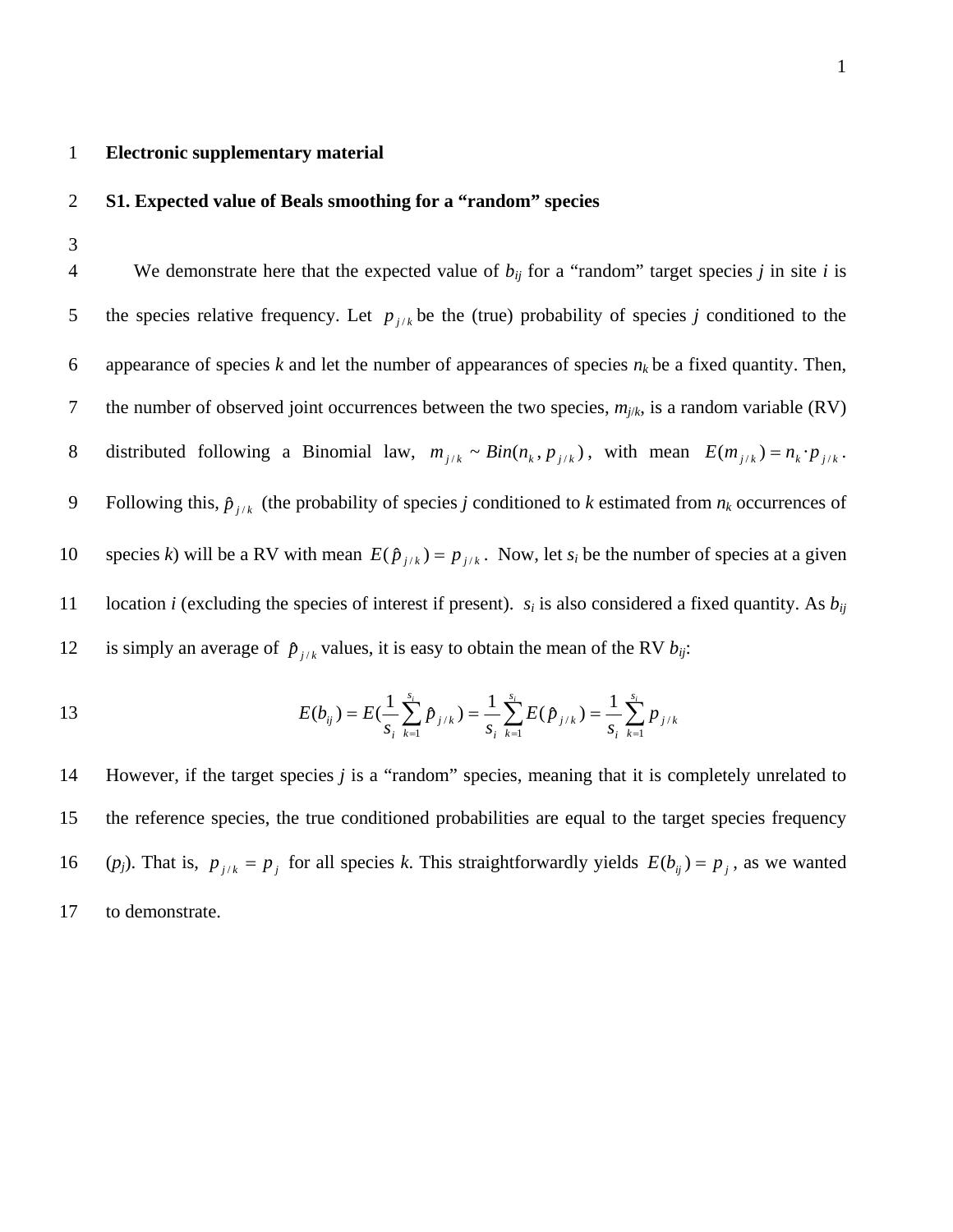## 18 **S2. Extending the Beals smoothing function to species abundance values**

19 20 21 22 23 24 Although Beals smoothing was originally intended to be a transformation for binary species data tables, nothing prevents us from computing it using the information contained in the abundances of table **X**. Of course, this is done at the cost of making additional ecological assumptions. Since there are two vectors of parameters in eq. (2), such a generalization can be done in two corresponding ways, which are independent and compatible. Perhaps the most natural generalization is to replace, in eq. (2), the vector of presence/absence

25 26 27 28 29 30 values in the target sampling unit,  $\mathbf{x}_i^0$ , by abundance values,  $\mathbf{x}_i$ . With this substitution, the Beals smoothing function becomes a weighted average of estimated conditional probabilities, where the weights are the species abundances, and the resulting values become considerably smoother. This generalization implies the following ecological assumption: *The abundance values in a given sampling unit are related to the relative performance of the species under the environmental conditions of the sampled habitat*.

31 32 The second generalization consists in using abundance data for the computation of  $\mathbf{p}_{j}$ . Specifically, abundances of reference species *k* can be included as weights to assess the number of joint occurrences between species *k* and *j* (the target species):  $m_{j/k} = \sum_{i=1}^{n} y_{ik} \cdot y_{ij}^0$ . The vector of  $1\mathbf{V}^t$  over  $0$ *j* estimated conditional probabilities is then  $\mathbf{p}_{j} = Diag(\mathbf{Y}'\mathbf{Y}^0)^{-1}\mathbf{Y}'\mathbf{y}^0_j$  and the interpretation of  $\hat{p}_{j/k}$ is slightly different. If the abundance values are individual counts, then  $\hat{p}_{j/k}$  is the estimated probability of "finding species *j* where an individual of species *k* has been found". Generally speaking, the effect of including abundances in this way provides a "refined assessment" of the estimated conditional probability. It can be done assuming a different hypothesis for each reference species *k*: *The abundance values of species k (and not only its presence) can be predicted from the environmental conditions of the corresponding sampled sites*. 33 34 35 36 37 38 39 40